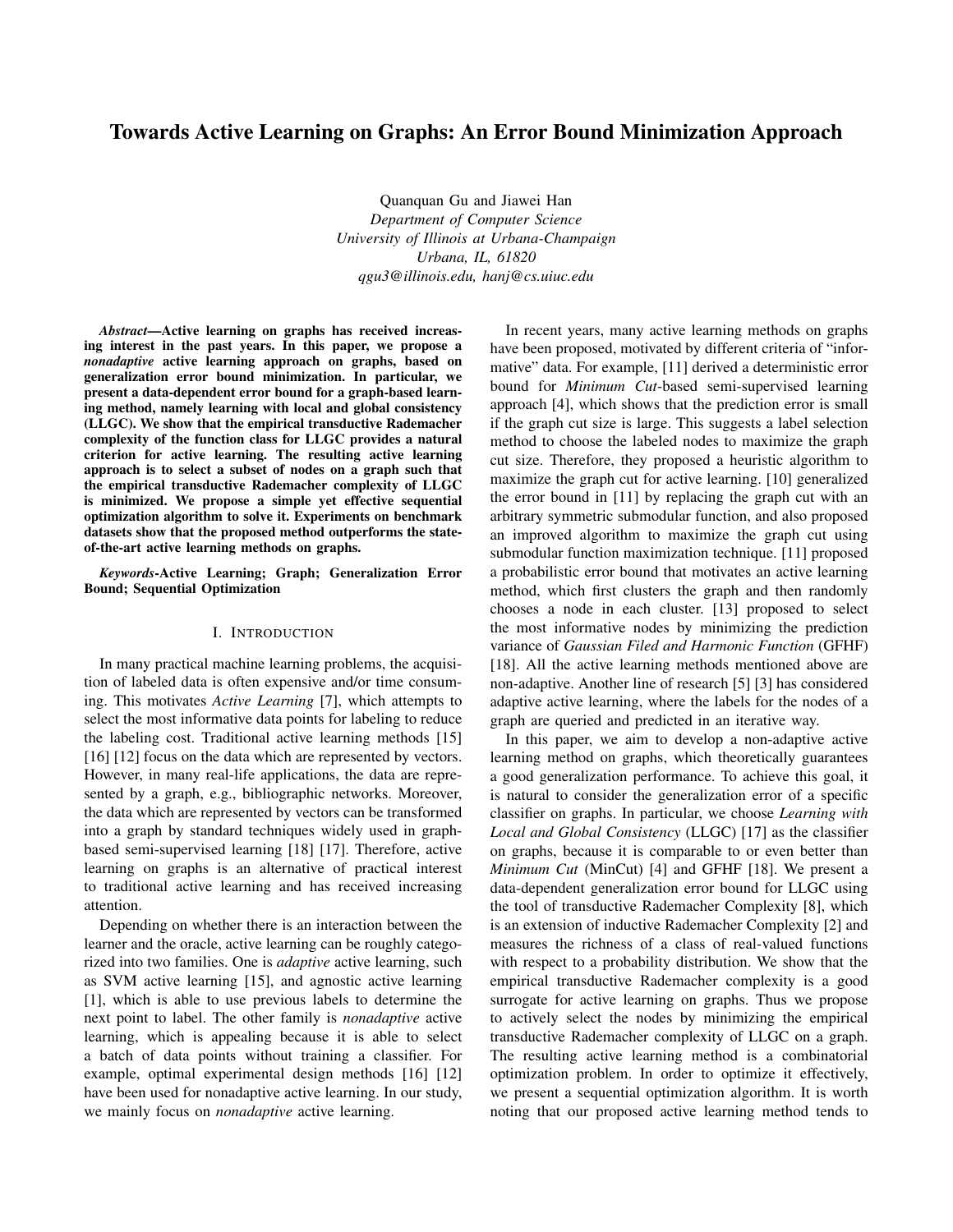result in small generalization error for  $LLGC<sup>1</sup>$ . Experiments on benchmark datasets show that the proposed method outperforms the state-of-the-art active learning methods on graphs.

The remainder of this paper is organized as follows. In Section II, we present a generalization error bound for LLGC. In Section III, we present a criterion for active learning and its optimization algorithm. The experiments are demonstrated in Section IV. Finally, we draw conclusions and point out some future work in Section V.

## II. ANALYSIS OF LEARNING WITH LOCAL AND GLOBAL **CONSISTENCY**

Given a weighted graph  $G = (\mathcal{V}, \mathcal{E})$ , where each node  $v_i \in \mathcal{V}$  corresponds to a data point  $\mathbf{x}_i$ , and the weight  $W_{ij}$  of edge  $e_{ij} \in \mathcal{E}$  reflects the affinity between *i*-th node and the *j*th node.  $\mathbf{W} \in \mathbb{R}^{n \times n}$  is called adjacency matrix of the graph. For undirected graphs, **W** is symmetric, while for directed graphs, **W** is asymmetric. In the setting of classification, some of the nodes on the graph are labeled, i.e.,  $y_i \in \{\pm 1\}$ , while the remainder are unlabeled, i.e.,  $y_i = 0$ . And our goal is to predict the labels of those unlabeled nodes.

## *A. Review of LLGC*

There exist bunches of graph-based (semi-supervised) learning methods, e.g., Minimum Cut (MinCut) [4], Gaussian Field and Harmonic Function (GFHF) [18] and Learning with Local and Global Consistency (LLGC) [17]. In this paper, we focus on LLGC because it is the state-of-the-art method and amenable to theoretical analysis.

In order to preserve the topological properties of a graph, LLGC [17] assumes that if two nodes  $x_i$  and  $x_j$  are connected in the graph, then the labels of these two nodes tend to be similar to each other. Given a symmetric adjacency matrix  $\mathbf{W} \in \mathbb{R}^{n \times n}$  of the graph, and let  $f(\mathbf{x}_i)$  be the label of node  $x_i$  produced by a classifier  $f$ , the above assumption can be mathematically formulated as:

$$
\frac{1}{2} \sum_{i,j=1}^{n} \left( \frac{f_i}{\sqrt{D}_{ii}} - \frac{f_j}{\sqrt{D_{jj}}} \right)^2 W_{ij} = \mathbf{f}^T \mathbf{L} \mathbf{f},\tag{1}
$$

where  $f_i$  is a shorthand for  $f(\mathbf{x}_i)$ ,  $\mathbf{f} = [f_1, \dots, f_n]^T$ ,  $\mathbf{D}$ is a diagonal matrix, called degree matrix, with  $D_{ii}$  =  $\sum_{j=1}^{n} W_{ij}$ ,  $\mathbf{L} = \mathbf{I} - \mathbf{D}^{-\frac{1}{2}} \mathbf{W} \mathbf{D}^{-\frac{1}{2}}$  is the normalized graph Laplacian [6], and **I** is an identity matrix of appropriate size. Eq. (1) is called *Graph Regularization*. Intuitively, the objective function incurs a heavy penalty if neighboring points  $x_i$  and  $x_j$  are mapped far apart.

In the setting of binary classification, LLGC pursues a function *f* by minimizing the following criterion

$$
\min_{\mathbf{f}} ||\mathbf{f} - \mathbf{y}||_2^2 + \mu \mathbf{f}^T \mathbf{L} \mathbf{f},\tag{2}
$$

where  $\mu > 0$  is a regularization parameter, which controls the balance between the loss and label smoothness. **y** is the label vector with  $\mathbf{y} = [y_1, y_2, \dots, y_n]^T$ .

## *B. Generalization Error Bound for LLGC*

In this subsection, we derive a generalization error bound for LLGC using the tool of transductive Rademacher complexity for general function classes [8].

**Definition 1.** *[8] For a fixed sample set*  $S = {\mathbf{x}_1, \dots, \mathbf{x}_n}$ *generated by a distribution*  $D_X$  *on a set*  $X$  *and a real-valued function class F with domain X , the empirical transductive Rademacher complexity of F is the random variable*

$$
\hat{R}_{l+u}(\mathcal{F}) = \left(\frac{1}{l} + \frac{1}{u}\right) \mathbb{E}_{\sigma} \left[\sup_{f \in \mathcal{F}} \sum_{i=1}^{l+u} \sigma_i f(\mathbf{x}_i)\right],\qquad(3)
$$

*where*  $l + u = n$ *, and*  $\boldsymbol{\sigma} = (\sigma_1, \dots, \sigma_n)^T$  *are independent random variables such that*

$$
\sigma_i = \begin{cases}\n1 & \text{w.p. } p \\
-1 & \text{w.p. } p \\
0 & \text{w.p. } 1 - 2p,\n\end{cases}
$$
\n(4)

where  $0 \le p \le \frac{1}{2}$ . The transductive Rademacher complexity *is*

$$
R_{l+u}(\mathcal{F}) = \mathbb{E}_{\mathbf{x}}\left[\hat{R}_{l+u}(\mathcal{F})\right]. \tag{5}
$$

Note that for the case  $p = \frac{1}{2}$  and  $l = u$ , the transductive Rademacher complexity coincides with the standard inductive definition [2] up to a normalization factor  $\frac{1}{l} + \frac{1}{u}$ . We set  $p = \frac{lu}{n^2}$  in the following derivation.

Intuitively speaking, transductive Rademacher complexity measures the richness of a class of real-valued functions with respect to a probability distribution.

**Theorem 2.** [8] Fix  $\delta \in (0,1)$ *, and let* F *be a class of functions mapping from*  $\mathcal{X} \times \mathcal{Y}$  *to*  $[0, 1]$ *. Let*  $c_0 = \sqrt{\frac{32 \ln(4e)}{3}}$ *and*  $Q = \frac{1}{l} + \frac{1}{u}$ *. For any fixed sample set*  $\{(\mathbf{x}_i, y_i)\}_{i=1}^n$ *, with probability* 1 *− δ over random draws of a subsample of size l, every f ∈ F satisfies*

$$
err(f) \le \hat{err}(f) + \hat{R}_{l+u}(\mathcal{F}) + c_0 Q \sqrt{\min(l, u)} + \sqrt{2Q \ln(1/\delta)}, \quad (6)
$$

*where err*(*f*) *is the expected error on the unlabeled data, and*  $\hat{err}(f)$  *is the empirical error on the labeled data.* 

The above error bound is quite general and applicable to various transductive learning algorithms if an empirical transductive Rademacher complexity  $\hat{R}_{l+u}(\mathcal{F})$  of the function class  $F$  can be found efficiently. It also implies that in order to prove the generalization error bound for LLGC, it is sufficient to give an estimation of the empirical transductive Rademacher complexity for the following function class.

**Definition 3.** *The function class of LLGC is*  $\mathcal{F}_l = \{ \mathbf{f} = \mathbf{f} \}$  $(\mu \mathbf{L} + \mathbf{I})^{-1} \mathbf{y}, ||\mathbf{y}||_2 \leq \sqrt{l}.$ 

<sup>&</sup>lt;sup>1</sup>Although it is designed based on LLGC, we will show that it also works very well for GFHF by experiments.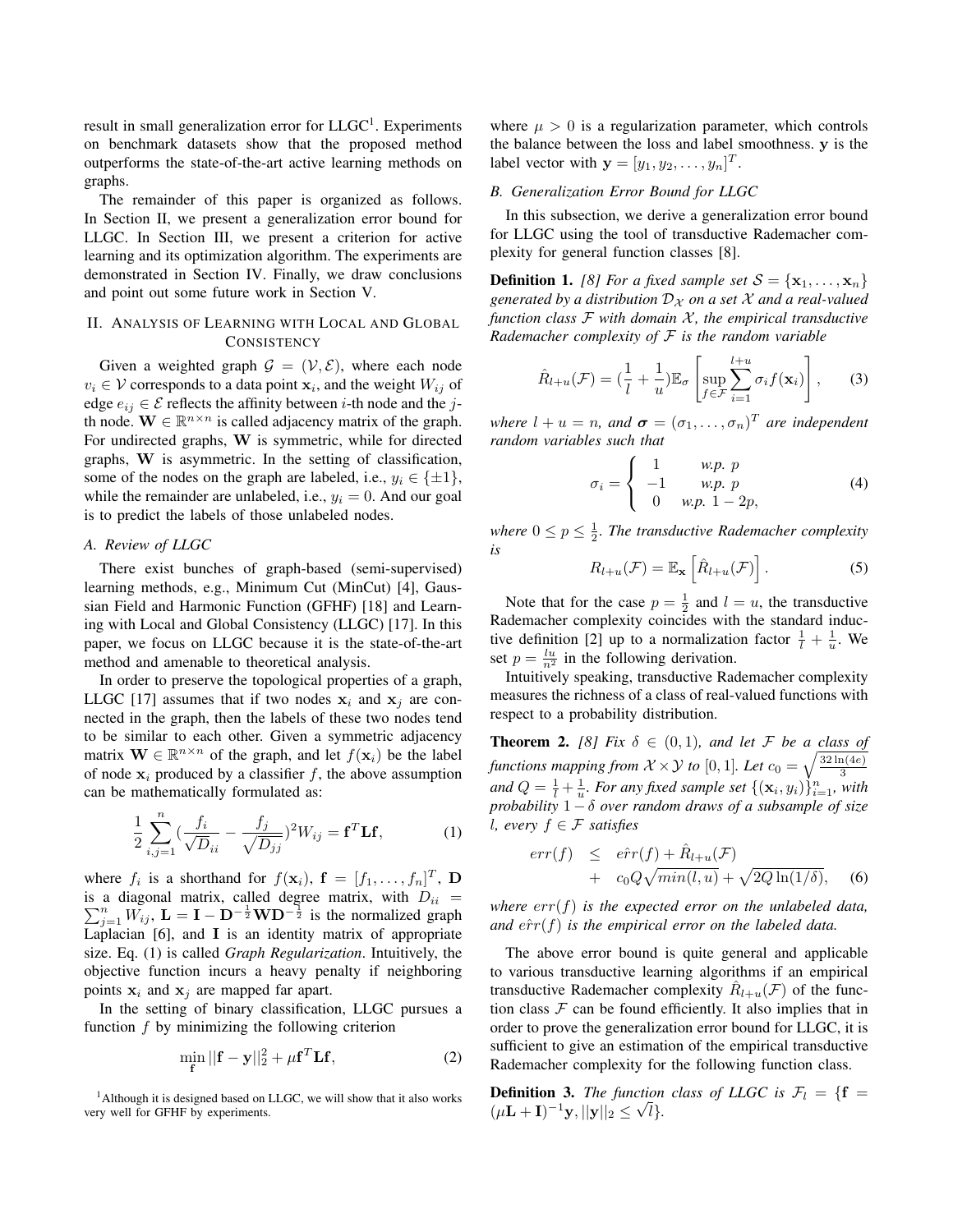Note that there are *l* labeled data with  $y_i \in {\pm 1}$ , therefore,  $||\mathbf{y}||_2 \leq \sqrt{l}$ .

In the following, we present two theorems, which serve as the theoretical foundation of our proposed method in this paper.

Theorem 4. *The empirical transductive Rademacher complexity of the function class F<sup>l</sup> is upper bounded as*

$$
\hat{R}_{l+u}(\mathcal{F}_l) \leq \sqrt{\frac{2}{u}tr((\mu \mathbf{L} + \mathbf{I})^{-2})}, \tag{7}
$$

*where* **I** *is an identity matrix.*

*Proof:* The empirical Rademacher complexity of the function class  $\mathcal{F}_l$  is computed as

$$
\hat{R}_{l+u}(\mathcal{F}_{l})
$$
\n
$$
= \left( \frac{1}{l} + \frac{1}{u} \right) \mathbb{E}_{\sigma} \left[ \sup_{\mathbf{f}:||\mathbf{y}||_{2} \leq \sqrt{l}} \mathbf{y}^{T} (\mu \mathbf{L} + \mathbf{I})^{-1} \sigma \right]
$$
\n
$$
\leq \left( \frac{1}{l} + \frac{1}{u} \right) \mathbb{E}_{\sigma} \left[ \sup_{\mathbf{f}:||\mathbf{y}||_{2} \leq \sqrt{l}} ||\mathbf{y}||_{2} ||(\mu \mathbf{L} + \mathbf{I})^{-1} \sigma||_{2} \right]
$$
\n
$$
\leq \left( \frac{1}{l} + \frac{1}{u} \right) \sqrt{l} \mathbb{E}_{\sigma} \left[ \sqrt{\sum_{i,j=1}^{n} \sigma_{i} \sigma_{j} \left( (\mu \mathbf{L} + \mathbf{I})^{-2} \right)_{ij}} \right]
$$
\n
$$
\leq \left( \frac{1}{l} + \frac{1}{u} \right) \sqrt{l} \sqrt{\frac{2lu}{n^{2}} tr \left( (\mu \mathbf{L} + \mathbf{I})^{-2} \right)}
$$
\n
$$
= \sqrt{\frac{2}{u} tr \left( (\mu \mathbf{L} + \mathbf{I})^{-2} \right)}, \tag{8}
$$

where the first inequality holds due to the Cauchy-Schwarz's inequality and the third inequality holds due to the Jensen's inequality.

Using Theorem 2 and Theorem 4, we obtain the following generalization error bound for LLGC.

**Theorem 5.** *Fix*  $\delta \in (0,1)$ *, and let F be a class of functions mapping from*  $\mathcal{X} \times \mathcal{Y}$  *to* [0, 1]*. Let*  $c_0 = \sqrt{\frac{32 \ln(4e)}{3}}$  $rac{a(4e)}{3}$  and  $Q=$  $\frac{1}{l} + \frac{1}{u}$ . For any fixed sample  $\{(\mathbf{x}_i, y_i)\}_{i=1}^n$ , with probability 1 *− δ over random draws of a subsample of size l, every f ∈ F satisfies*

$$
err(f) \le \hat{err}(f) + \sqrt{\frac{2}{u}} tr((\mu \mathbf{L} + \mathbf{I})^{-2}) + c_0 Q \sqrt{min(l, u)} + \sqrt{2Q \ln(1/\delta)}. \quad (9)
$$

## III. ACTIVE LEARNING VIA ERROR BOUND **MINIMIZATION**

The generic problem of non-adaptive active learning on graphs is as follows. Given a weighted graph  $\mathcal{G} = (\mathcal{V}, \mathcal{E})$ ,  $\mathcal{V}$ is the pool of candidate nodes, our goal is to find a subset *L ⊂ V*, which contains the most informative *l* nodes, namely active set or labeled set. Let  $\mathcal{U} = \mathcal{V} \setminus \mathcal{L}$  be the unlabeled set. Given a graph Laplacian matrix **L** associated with the graph,  $L_{LL}$  denotes the principal submatrix corresponding to the labeled set  $\mathcal{L}$ ,  $\mathbf{L}_{\mathcal{U}\mathcal{U}}$  denotes the principal submatrix corresponding to the unlabeled set  $U$ , and  $L_{\mathcal{L}U}$  denotes the submatrix which interrelates the labeled set *L* with unlabeled set *U*.

### *A. Objective Function*

From Theorem 5, we can see that the expected error on the unlabeled data is upper bounded by the empirical error on the labeled data plus the empirical transductive Rademacher complexity  $\hat{R}_{l+u}(\mathcal{F}_l)$  and the confidence term  $c_0 Q \sqrt{min(l, u)} + \sqrt{2Q \ln(1/\delta)}$ . It is easy to check that, the larger the number of labeled samples (*l*) is, the tighter the bound will be. In other words, the expected error on the unlabeled data will be approximated by the empirical error more accurately. Ideally we should minimize the expected error on the unlabeled data by jointly minimizing the empirical error on the labeled data and  $\hat{R}_{l+u}(\mathcal{F}_l)$ . However, in the setting of non-adaptive active learning on a graph, we do not know the label of a given node until we select this node. That means we cannot estimate  $\hat{err}(f)$  before we label the nodes and train a classifier. Hence the only term we can control is the empirical transductive Rademacher complexity. In other words, minimizing  $\hat{R}_{l+u}(\mathcal{F}_l)$  is a surrogate to guarantee small expected error. Therefore, we present an active learning criterion by minimizing the upper bound of empirical transductive Rademacher complexity for LLGC as follows,

$$
\arg\min_{\mathcal{L}\subset\mathcal{V}}\text{tr}\left((\mu\mathbf{L}_{\mathcal{L}\mathcal{L}}+\mathbf{I})^{-2}\right). \tag{10}
$$

where we ignore the constant scalers and square root symbol. Note that  $\mathbf{L}_{\mathcal{LL}}$  is computed based on the selected *l* samples, i.e., *L*.

The above optimization problem is a combinatorial optimization problem. Finding the global optimal solution is NPhard. Motivated by the success of sequential minimization algorithm in some existing experimental design approaches [16] [12] [13], we present a simple yet effective sequential optimization algorithm as follows.

## *B. Sequential Optimization*

We introduce a selection matrix  $S \in \mathbb{R}^{n \times l}$ , which is defined as

$$
S_{ij} = \begin{cases} 1, & \text{if } \mathbf{x}_i \text{ is selected as the } j\text{-th point in } \mathcal{L} \\ 0, & \text{otherwise.} \end{cases}
$$

It is easy to check that each column of **S** has one and only one 1, each row has at most one 1, and  $S^T S = I$ . The constraint set for **S** can be defined as

$$
S = {S|S \in {0,1}^{n \times l}, S^T 1 = 1, S1 \le 1}
$$
  
= {S|S \in {0,1}^{n \times l}, S^T S = I}, (11)

Then  $\mathbf{L}_{\mathcal{LL}}$  can be represented by  $\mathbf{S}^T \mathbf{LS}$ . Therefore, Eq. (10) can be equivalently written as

$$
\arg\min_{\mathcal{S}\subset\mathcal{S}}\text{tr}\left((\mu\mathbf{S}^T\mathbf{L}\mathbf{S}+\mathbf{I})^{-2}\right). \tag{12}
$$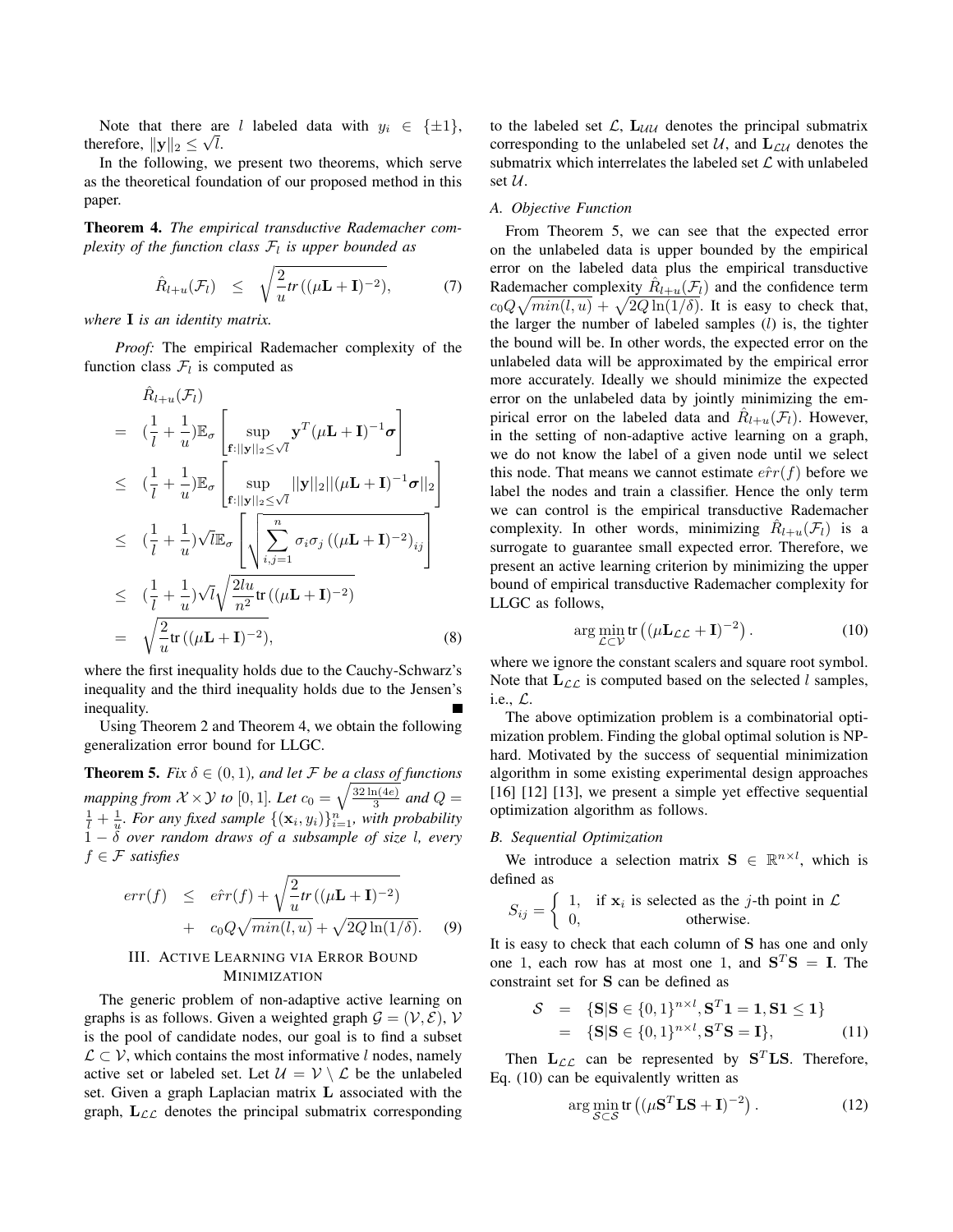Suppose the eigen decomposition of **L** is **UΛU***<sup>T</sup>* where **U** is consisted of the eigenvectors, and  $\Lambda$  =  $diag(\lambda_1, \ldots, \lambda_n)$  is a diagonal matrix whose diagonal elements are eigenvalues. We have

$$
tr((\mu S^T LS + I)^{-2}) = tr((\mu S^T U \Lambda U^T S + I)^{-2})
$$
  
= tr((S^T U(\mu \Lambda + I)U^T S)^{-2})  
= tr((S^T U \Sigma U^T S)^{-1})  
= tr((S^T U \Gamma U^T S + I)^{-1}) (13)

where  $\Sigma = \text{diag}((\mu \lambda_1 + 1)^2, \dots, (\mu \lambda_n + 1)^2), \Gamma =$ diag  $((\mu \lambda_1 + 1)^2 - 1, ..., (\mu \lambda_n + 1)^2 - 1)$ , and we use the fact that  $S^T U U^T S = I$ .

Using the Woodbury matrix identity [9], we have

$$
(\mathbf{S}^T \mathbf{U} \mathbf{\Gamma} \mathbf{U}^T \mathbf{S} + \mathbf{I})^{-1}
$$
  
=  $\mathbf{I} - \mathbf{S}^T \mathbf{U} (\mathbf{\Gamma}^{-1} + \mathbf{U}^T \mathbf{S} \mathbf{S}^T \mathbf{U})^{-1} \mathbf{U}^T \mathbf{S}.$  (14)

Hence

tr 
$$
((\mathbf{S}^T \mathbf{U} \mathbf{\Gamma} \mathbf{U}^T \mathbf{S} + \mathbf{I})^{-1})
$$
  
=  $l - \text{tr} (\mathbf{S}^T \mathbf{U} (\mathbf{\Gamma}^{-1} + \mathbf{U}^T \mathbf{S} \mathbf{S}^T \mathbf{U})^{-1} \mathbf{U}^T \mathbf{S})$   
=  $l - \text{tr}((\mathbf{\Gamma}^{-1} + \mathbf{U}^T \mathbf{S} \mathbf{S}^T \mathbf{U})^{-1}$   

$$
(\mathbf{\Gamma}^{-1} + \mathbf{U}^T \mathbf{S} \mathbf{S}^T \mathbf{U} - \mathbf{\Gamma}^{-1}))
$$
  
=  $l - n + \text{tr} ((\mathbf{\Gamma}^{-1} + \mathbf{U}^T \mathbf{S} \mathbf{S}^T \mathbf{U})^{-1} \mathbf{\Gamma}^{-1}),$  (15)

where **Γ** *−*1 is a diagonal matrix whose *i*-th diagonal element is  $\frac{1}{(\mu \lambda_i + 1)^2 - 1^2}$ . Therefore, the optimization problem in Eq. (10) is equivalent to

$$
\arg\min_{\mathcal{L}\subset\mathcal{V}}\text{tr}\left((\mathbf{\Gamma}^{-1}+\mathbf{U}_{\mathcal{L}}^T\mathbf{U}_{\mathcal{L}})^{-1}\mathbf{\Gamma}^{-1}\right),\qquad(16)
$$

where  $U_L = S^T U$  is a submatrix of U. More specially,  $U_L$ consists of the rows in **U** which corresponds to the selected nodes.

Let  $H_0 = \Gamma^{-1}$ . Suppose *k* nodes have been selected, denoted by  $\mathcal{L}_k$ , which correspond to  $\mathbf{U}_{\mathcal{L}_k} \in \mathbb{R}^{k \times n}$ . Let  $\mathbf{H}_k = \mathbf{\Gamma}^{-1} + \mathbf{U}_{\mathcal{L}_k}^T \mathbf{U}_{\mathcal{L}_k}$ , then the  $(k+1)$ -th node can be selected by solving the following optimization problem

$$
i_{k+1} = \arg\min_{i \in \mathcal{V}/\mathcal{L}_k} \text{tr}\left( (\mathbf{H}_k + \mathbf{u}_i \mathbf{u}_i^T)^{-1} \mathbf{\Gamma}^{-1} \right),\tag{17}
$$

where  $\mathbf{u}_i$  is the transpose of the *i*-th row of **U** (thus a column vector).

By using the Sherman-Morrison formula [9], we have

$$
(\mathbf{H}_k + \mathbf{u}_i \mathbf{u}_i^T)^{-1} = \mathbf{H}_k^{-1} - \frac{\mathbf{H}_k^{-1} \mathbf{u}_i \mathbf{u}_i^T \mathbf{H}_k^{-1}}{1 + \mathbf{u}_i^T \mathbf{H}_k^{-1} \mathbf{u}_i}.
$$
 (18)

Therefore,

$$
\text{tr}\left((\mathbf{H}_k + \mathbf{u}_i \mathbf{u}_i^T)^{-1} \mathbf{\Gamma}^{-1}\right)
$$
\n
$$
= \text{tr}(\mathbf{H}_k^{-1} \mathbf{\Gamma}^{-1}) - \frac{\mathbf{u}_i^T \mathbf{H}_k^{-1} \mathbf{\Gamma}^{-1} \mathbf{H}_k^{-1} \mathbf{u}_i}{1 + \mathbf{u}_i^T \mathbf{H}_k^{-1} \mathbf{u}_i}.
$$
 (19)

<sup>2</sup>Since the smallest eigenvalue of graph Laplacian is 0,  $\Gamma^{-1}$  is illdefined. In our implementation, we resolve this problem by replacing the zero eigenvalue with a sufficient small value, e.g.,  $1e - 6$ .

Since tr( $\mathbf{H}_{k}^{-1}\mathbf{\Gamma}^{-1}$ ) is a constant given  $\mathbf{H}_{k}^{-1}$ , the optimization problem in Eq. (17) is equivalent to

$$
i_{k+1} = \arg\max_{i \subset V/\mathcal{L}_k} \frac{\mathbf{u}_i^T \mathbf{H}_k^{-1} \mathbf{\Gamma}^{-1} \mathbf{H}_k^{-1} \mathbf{u}_i}{1 + \mathbf{u}_i^T \mathbf{H}_k^{-1} \mathbf{u}_i}.
$$
 (20)

Once the  $(k+1)$ -th node is selected,  $\mathbf{H}_{k+1}^{-1}$  can be updated based on  $H_k^{-1}$ , by using the Sherman-Morrison formula again,

$$
\mathbf{H}_{k+1}^{-1} = \mathbf{H}_{k}^{-1} - \frac{\mathbf{H}_{k}^{-1} \mathbf{u}_{i_{k+1}} \mathbf{u}_{i_{k+1}}^{T} \mathbf{H}_{k}^{-1}}{1 + \mathbf{u}_{i_{k+1}}^{T} \mathbf{H}_{k}^{-1} \mathbf{u}_{i_{k+1}}}.
$$
 (21)

Note that  $\mathbf{H}_{k+1}^{-1}$  is updated by matrix (vector) multiplication and addition, rather than matrix inverse. Therefore, this process is efficient.

In summary, we present the whole algorithm for active learning on graphs in Algorithm 1.

Algorithm 1 Active Learning on Graphs via Generalization Error Bound Minimization (Bound)

Input: Adjacency matrix **W**, number of nodes to select *l*, regularization parameter  $\mu$ ; Compute  $$ Perform eigen decomposition  $\mathbf{L} = \mathbf{U} \mathbf{\Lambda} \mathbf{U}^T$ Initialize  $\mathbf{H}_0 = \mathbf{\Gamma}^{-1}$ ,  $\mathcal{L}_0 = \emptyset$ for  $k = 0 \rightarrow l - 1$  do  $\text{Compute } i_{k+1} = \arg \max_{i \in \mathcal{V}} \sum_{\substack{\mathcal{L} \\ \mathcal{L}}} \frac{\mathbf{u}_i^T \mathbf{H}_k^{-1} \mathbf{\Lambda}^{-1} \mathbf{H}_k^{-1} \mathbf{u}_i}{1 + \mathbf{u}_i^T \mathbf{H}_k^{-1} \mathbf{u}_i}$  $\frac{\mathbf{H}_{k} - \mathbf{H}_{k} - \mathbf{H}_{k}}{1 + \mathbf{u}_{i}^{T} \mathbf{H}_{k}^{-1} \mathbf{u}_{i}}$ Update *Lk*+1 = *L<sup>k</sup> ∪ {ik*+1*}* Update  $\mathbf{H}_{k+1}^{-1} = \mathbf{H}_{k}^{-1} - \frac{\mathbf{H}_{k}^{-1} \mathbf{u}_{i_{k+1}} \mathbf{u}_{i_{k+1}}^{T} \mathbf{H}_{k}^{-1}}{1 + \mathbf{u}_{i_{k+1}}^{T} \mathbf{H}_{k}^{-1} \mathbf{u}_{i_{k+1}}}$ end for

## *C. Complexity Analysis*

The computational complexity of Algorithm 1 includes two parts. The first part is eigen-decomposition of the adjacency matrix **W**. For a graph whose average node degree is *k*, the Lanczos algorithm [9] can be used to efficiently compute the eigenvectors of the eigen-problem within  $O(tn^2k)$ , where t is the number of iterations in Lanczos. The second part is the sequential optimization algorithm, whose complexity is  $O(n^2l)$  where *l* is the number of selected nodes, i.e., *|L|*. Hence the total time complexity is  $O(n^2(tk+l))$ , which is applicable to mediumscale graphs.

#### IV. EXPERIMENTS

In this section, we evaluate the proposed method on realworld datasets, and compare it with the state-of-the-art active learning methods on graphs. Recall that the input of active learning methods on graphs is an adjacency matrix.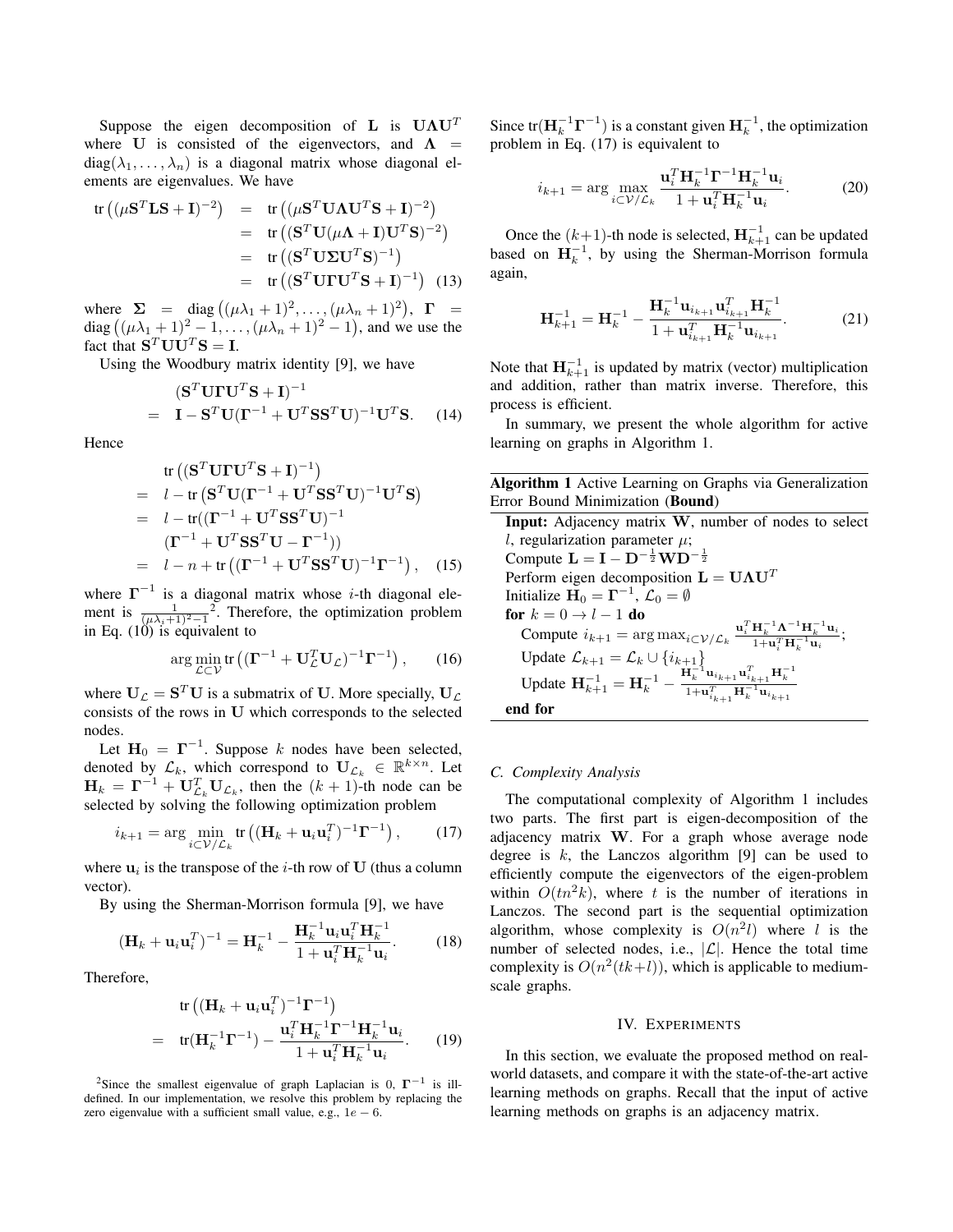## *A. Datasets*

In our experiments, we use three real-world benchmark datasets to evaluate the active learning methods.

Cora contains the abstracts and references of about 34*,* 000 research papers from the computer science community. The task is to classify each paper into one of the subfields of data structure (DS), hardware and architecture (HA), machine learning (ML), and programming language (PL), based on the citation relation between the papers. We only use the link information of this dataset. We choose DS and PL subsets to form two datasets. For each dataset, the largest connected component of the graph is used. Since the adjacency matrix of the Cora dataset is directed, we symmetrize it by  $\max(\mathbf{W}, \mathbf{W}^T)$ .

Coauthor is an undirected co-author graph data extracted from the DBLP<sup>3</sup> database in four areas: machine learning, data mining, information retrieval and database. It contains a total of 1711 authors, each of which is represented by a node. The edge between each pair of authors is weighted by the number of papers they co-authored. Each class contains about 400 authors. This graph is already connected.

### *B. Methods & Parameter Settings*

To demonstrate the effectiveness of our proposed method, we compare the following active learning approaches.

- Random Sampling (Random) uniformly selects nodes from the candidate set. It is the simplest baseline for active learning.
- *•* Variance Minimization (VM) [13] is a recently proposed method, which is motivated by GFHF and minimizing the prediction variance.
- **METIS** [11]: it uses the METIS clustering method [14] to divide a graph into *l* clusters, and randomly chooses one data point from each cluster.
- *•* Ψ Maximization (Ψ-Max) [10]: it is solved by submodular function maximization, which performs better than the heuristic optimization algorithm proposed in [11].
- *•* Generalization Error Bound Minimization (Bound) is our proposed method. It is motivated by Theorem 5. There is one parameter  $\mu$  tunable. Throughout our experiments, we simply fix  $\mu = 0.01$ .

After selecting the nodes by active learning, we train a classifier on the graph to do classification. In our experiments, we tried three classifiers: LLGC, GFHF and MinCut. The reason why we tried these three classifiers is obvious, because the proposed active learning method is built upon LLGC, VM is motivated by GFHF and Ψ-Max is designed for MinCut. There is a parameter for LLGC, i.e.,  $\mu$ , which is tuned by 3-fold cross validation on the selected labeled set over the grid *{*0*.*01*,* 0*.*1*,* 1*,* 10*,* 100*}*.

## *C. Experimental Setup*

In order to randomize the experiments, in each run of experiments, we restrict the pool of the candidate nodes to be selected from a random sampling of 50% of the total nodes. The random split was repeated 10 times. For each dataset, we let the active learning methods incrementally choose *{*10*,* 20*, . . . ,* 160*}* nodes from the training set to label. We evaluate different active learning methods combined with different classifiers. We compute the mean classification accuracy on all the unlabeled nodes, that is, the unselected nodes in the pool plus the remaining 50% nodes.

## *D. Classification Results*

The experimental results evaluated on the unlabeled data are shown in Figures 1 and 2. In all subfigures, the horizontal axis represents the number of labeled nodes, while the vertical axis is the averaged classification accuracy over 10 runs. The experimental result of MinCut is much worse than LLGC and GFHF for all the active learning methods, because it usually results in a very unbalanced classification. Therefore, we omit its result.

From Figures 1 and 2, we observe that the proposed method (Bound) consistently outperforms other methods in most cases using either LLGC or GFHF. It is appealing because even though our method is built upon the error bound minimization of LLGC, it is also much better than other methods using GFHF. But note that our method using LLGC achieves marginally better performance than using GFHF. On the Cora datasets, when the number of labeled nodes is small, e.g., less than 30, our method and Ψ-Max usually perform the best. On the other cases, our method is much better than the second best method. The superior performance of our method is attributed to its theoretical foundation, which guarantees that the classifier can achieve small generalization error on the unlabeled data.

VM is usually worse than random sampling. The reason is that minimizing the prediction variance does not guarantee the quality of predictions on the unlabeled data.

The performance of METIS is usually comparable to or even better than that of Ψ-Max. Although METIS has a solid theoretical foundation, the corresponding criterion is so difficult that we have to solve it by a clustering algorithm [14] followed by a heuristic sampling, which sacrifices its performance.

In summary, our method together with LLGC is the most promising combination, which is consistent with our theory.

## V. CONCLUSIONS AND FUTURE WORK

The main contributions of this paper are: (1) We present a generalization error bound for LLGC; (2) we present an active learning criterion for graph data via minimizing the empirical transductive Rademacher complexity of LLGC; and (3) we present a simple algorithm to optimize the active

<sup>3</sup>www.informatik.uni-trier.de/ ley/db/